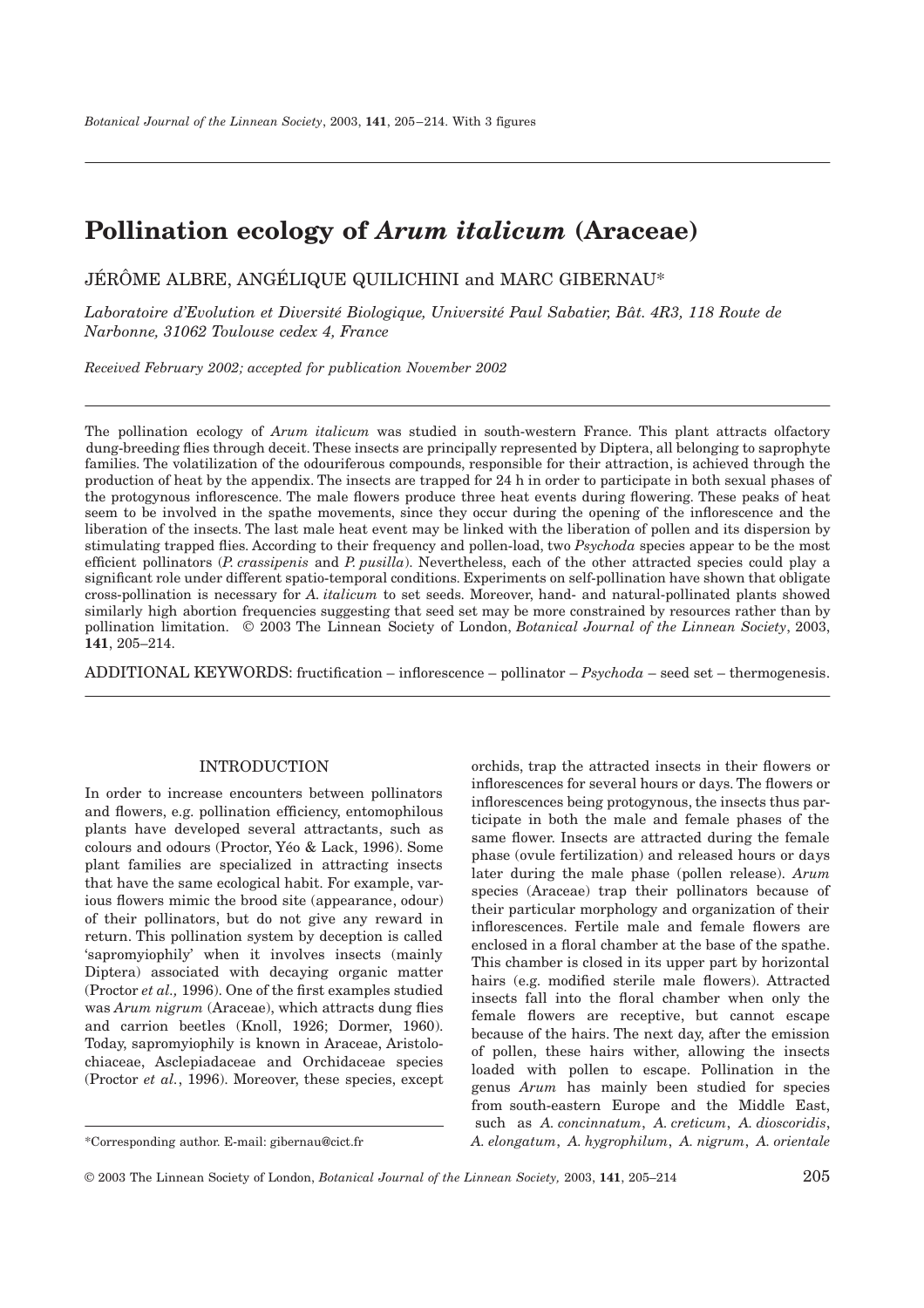and *A. purpureospathum* (Knoll, 1926; Kullenberg, 1953; Braverman & Koach, 1982; Koach & Galil, 1986; Drummond & Hammond, 1991, 1993). For western Europe, the pollination ecology of only one species has been intensively studied: *A. maculatum* (Prime, 1960; Lack & Diaz, 1991; Ollerton & Diaz, 1999). It appears from these studies that *A. maculatum* is pollinated only by *Psychoda phalaenoides* females (Diptera, Psychodidae). The flies are attracted during the female phase by a warm and odouriferous inflorescence, which mimics their brood site odour, in particular by emitting compounds such as *p*-cresol or 2-heptanone (Bermadinger-Stabentheiner & Stabentheiner, 1995; Kite, 1995; Kite *et al*., 1998).

The aim of this paper is to document the pollination ecology of *Arum italicum* in southern France. Though many studies have been conducted on the reproductive system of *A. italicum* (Mendez & Obeso, 1992, 1993; Mendez, 1997, 1998, 1999, 2001; Mendez & Diaz, 2001), very little is known about its pollination. During the 19th century, Arcangeli (1883) found that, in southern Europe, a wide range of midges and gnats were attracted to *A. italicum* ssp. *italicum*. But the most abundant visitors were *Psychoda nervosa*, a dung-breeder, and *Sciara nitidicollis*, a fungus-gnat. In the same way, *A. italicum* ssp. *neglectum* from continental Europe attracted mainly *P. nervosa*, but also diverse Diptera species (*Sciara nitidicollis*, *Ceratopogon pictellum*, *Chironomus byssinus*, *Drosophila funebris*, *Limosina pygmaea*; Prime, 1960). More recently, Mendez & Obeso (1992) found that the pollinators of *A. italicum* were principally undetermined Nematocera (Diptera), of which 87% were Psychodidae and 5.6% Ceratopogonidae.

It appears from these studies that inflorescences of *A. italicum* are visited by various flies whereas *A. maculatum* seems to be specifically pollinated by females of *Psychoda phalaenoides*. In this paper, we will first compare our data to previous studies on *A. italicum* in order to confirm if this species has a 'generalist' pollination system. Then we will compare the pollination system of *A. italicum* with that of *A. maculatum*, a closely related and specialized species*.* Finally, a hypothesis on specialization in the pollination systems of western European *Arum* species (*A. italicum* and *A. maculatum*) will be discussed.

# MATERIAL AND METHODS

In the spring of 2001, a natural population of *Arum italicum* Miller was studied in a wood on the campus of the Paul Sabatier University of Toulouse (south-western France). Another population located 20 km away, in Montgiscard, was also sampled to collect inflorescence visitors. This population was situated along a small country road. Statistical analyses were performed using Statistix 4.1 (1985) and GLIM (1986) software.

We recorded the number of female flowers per inflorescence  $(N = 64)$  and ovules per female flower  $(N = 32)$ . The number of fruits per infructescence and seeds per fruit were counted on 57 infructescences. The number of female flowers, fruits and seeds were also recorded on 11 inflorescences and 11 infructescences of *Arum maculatum* L., sampled in the Pyrénées (Lourdes, France). In order to determine the reproductive system of *A. italicum*, two experiments were performed. Firstly, we tested spontaneous selfing by bagging 20 inflorescences with organdie bags before their opening. Secondly, we hand-pollinated, using a small paint-brush, 13 receptive inflorescences with fresh pollen harvested from male phase inflorescences located several metres away from the pollinated plants. Fruit and seed sets were calculated for these two treatments as well as for open-pollinated inflorescences  $(N = 155)$ .

The insects trapped in inflorescences on the University campus  $(N = 142)$  and in Montgiscard  $(N = 32)$ were collected between 23 March and 21 May, 2001. Visiting insects were preserved in 70% alcohol and identified. For each inflorescence, *Psychoda* were sexed in order to estimate their sex-ratio (female/(female + male)). To determine the efficiency of each species as pollinators, pollen loads were quantified. Several flies representing the different taxa of insect visitors were caught live and killed through freezing  $(N = 51)$ . The number of pollen grains carried were estimated according to the body zone (head, thorax, abdomen, wings, and legs), using four classes of abundance: (0) 0 Pollen Grains (PG), (1) 1–5 PG, (2) 6–20 PG, (3) > 20 PG. Afterwards, these pollen-load estimations were compared between species and body zone, using a Poisson error (category data; GLIM, 1986).

The thermogenesis of *A. italicum* was studied by measuring the temperatures of six inflorescences belonging to different plants. Temperatures of the three different zones of the spadix (appendix, male and female flowers) and the ambient air were recorded every 10 min with four probes connected to two Digi-Sense® DualLogR® thermocouple thermometers. The two probes of one thermometer were inserted less than 5 mm deep into the fertile male and female zones. One probe of the second thermometer was inserted into the middle of the appendix, whereas the second one was used to record the ambient air temperature near the studied inflorescence. The probes were placed when the inflorescences were still closed, when possible 1 day before the spathe unfolded. On the final inflorescence, the temperature of the floral chamber was recorded by inserting one probe through the spathe at the level of the female flowers, the second probe measuring the air temperature.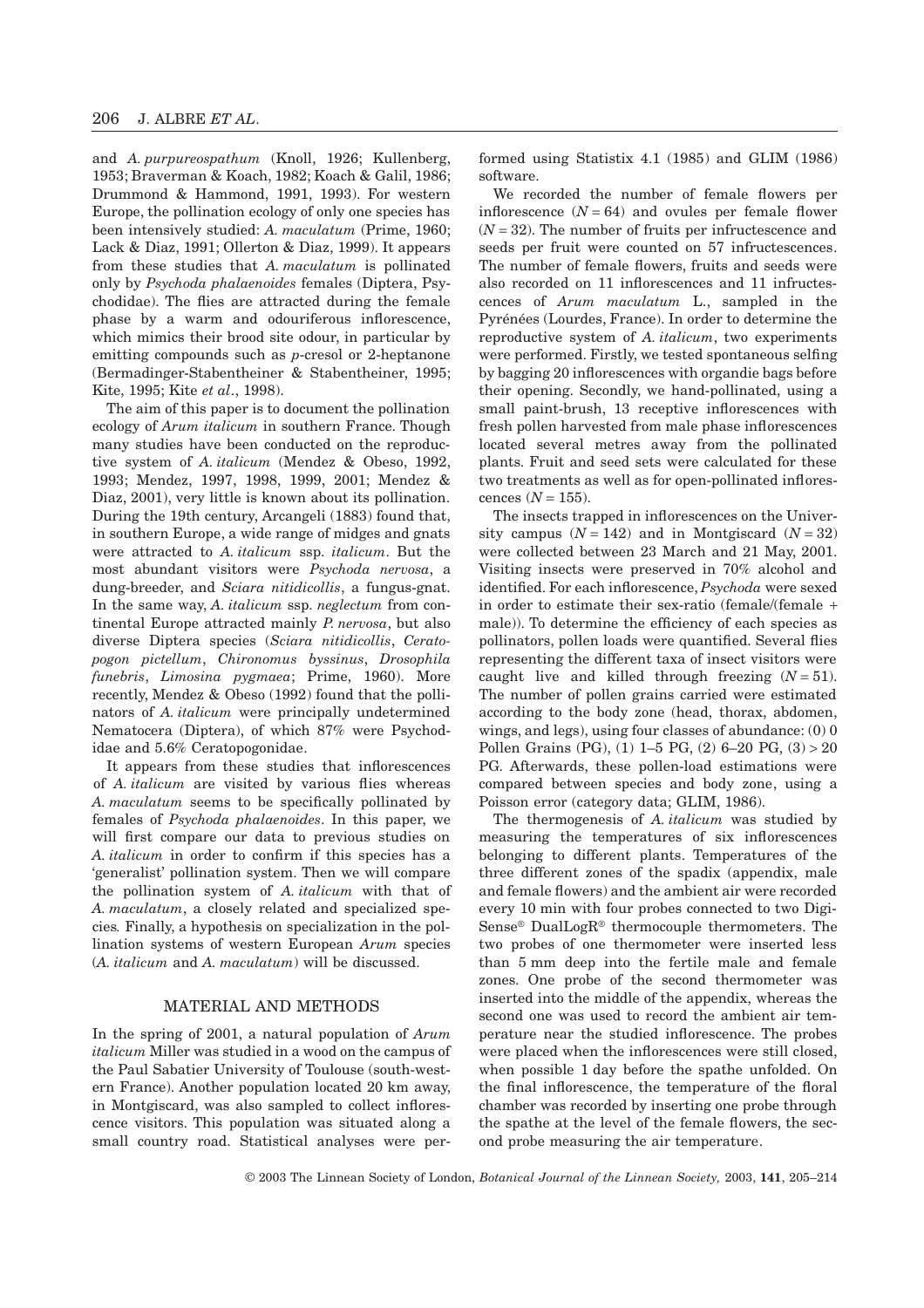## **RESULTS**

#### REPRODUCTIVE SYSTEM

An inflorescence of *A. italicum* contained on average 61 female flowers, and 25 for *A. maculatum* (Table 1). As *A. italicum* female flowers contained 5.4 ± 2 ovules (range: 2–10), an inflorescence was estimated to produce  $330.6 \pm 227$  potential seeds (47–835). In fact, *A. italicum* developed about 41 fruits and 83 seeds per infructescence vs. 16 fruits and 18 seeds for *A. maculatum* (Table 1). Moreover, the percentage fruit sets of *A. italicum* and *A. maculatum* were similar (67.8% and 62.5%, respectively).

In natural conditions, very few inflorescences of *A. italicum* (16.1%) produced infructescences (Table 2), with an average of 41 mature fruits (range: 3–94). Each fruit or berry contained an average of 1.8 developed seeds, which represented a mean of about 83 seeds per infructescence (Table 2). Thus, natural pollination of a single inflorescence results in the maturation of about two-thirds of the female flowers and only 25% of the potential seeds (34% when excluding aborted fruits).

Though three of the 20 bagged inflorescences seemed to develop two or three fruits, all the infructescences aborted quickly, one week after their opening. This result indicates that spontaneous selfing must be rare in *A. italicum*. On the other hand, 15.4% of the hand-pollinated inflorescences set fruits. The two

Table 1. Mean number of female flowers per inflorescence, and mean number of fruits and seeds per mature infructescence for *A. italicum* and *A. maculatum*

|                   |    | A <i>italicum</i>            | A. maculatum |                               |  |
|-------------------|----|------------------------------|--------------|-------------------------------|--|
|                   | N  | $Mean + SD$<br>(range)       | N            | $Mean + SD$<br>(range)        |  |
| Female<br>flowers | 64 | $60.8 \pm 19$<br>$(20-109)$  | 11           | $25.3 \pm 7.1$<br>$(14 - 36)$ |  |
| Fruits            | 32 | $41.2 + 19.1$<br>$(3-94)$    | 11           | $15.8 \pm 9.6$<br>$(4 - 34)$  |  |
| Seeds             | 57 | $82.8 \pm 62$<br>$(5 - 335)$ | 11           | $18.0 \pm 10.6$<br>$(4 - 35)$ |  |

mature infructescences contained an average of 43 fruits and 80.5 seeds (Table 2). These results do not seem to be different from those of naturally pollinated inflorescences (Table 2), but the sample size is limited.

## INSECT VISITORS

The inflorescences of *Arum italicum* at both the University campus and in Montgiscard were visited by the same insect species (Table 3). Flies were the most abundant visitors, representing about 87% of the insects attracted to inflorescences of *A. italicum* in each population. Psychodidae flies, some Sciaridae, Chironomidae and Sphaeroceridae were the main trapped Diptera. The trapped psychodid flies belonged mainly to three species of *Psychoda*: *P. crassipenis*, *P. pusilla* and *P. surcoufi* (Table 3). Almost all the inflorescences of *A. italicum* inflorescences trapped insects, only three inflorescences out of 174 containing no flies. In fact, an inflorescence trapped an average of 3.5  $(\pm 2.9)$  flies at the University campus and  $7 (\pm 14.4)$  in

**Table 3.** Total numbers and percentages of the different insect taxa visiting *Arum italicum* inflorescences at two sites in southern France. For Montgiscard, one particularly crowded inflorescence is presented separately from the others

| Toulouse<br>$(N = 142)$ |         | Montgiscard<br>$(N = 31)$ |          | Montgiscard<br>$(N = 1)$ |  |
|-------------------------|---------|---------------------------|----------|--------------------------|--|
|                         |         |                           |          |                          |  |
| 92                      | 19.1%   | 61                        | $40.9\%$ | 68                       |  |
| 135                     | 30.1%   | 10                        | $6.7\%$  | 1                        |  |
| 23                      | $6.4\%$ | 14                        | 8.7%     | $\Omega$                 |  |
| 70                      | 14.9%   | 5                         | 3.3%     | 0                        |  |
| 48                      | 11.2%   | 24                        | 16.1%    | 4                        |  |
| 21                      | 6.1%    | 15                        | $10.1\%$ | 7                        |  |
| 22                      | 3.5%    | 8                         | 5.3%     | 0                        |  |
| 44                      | 8.7%    | 13                        | 8.7%     | $\Omega$                 |  |
|                         |         |                           |          |                          |  |

\*Some other *Psychoda* species have been collected on rare occasions: *P. parthenogenetica*  $(N = 3)$ , *P.* sp.  $(N = 2)$  and *P. alternata* (*N* = 1).

**Table 2.** Percentage of infructescences  $(N_2)$  produced from the initial inflorescences  $(N_1)$  of *Arum italicum*. For mature infructescences, mean number (± SD) of developed fruits (berries) per infructescence, seeds per fruit and seeds per infructescence

|                    | $N_{1}$ | Infructescence set | $N_{\rm o}$ | No. of fruits per<br>infructescence | No. of seeds<br>per fruit | No. of seeds per<br>infructescence |
|--------------------|---------|--------------------|-------------|-------------------------------------|---------------------------|------------------------------------|
| Self-pollination   | 20      | $0\%$              |             | no fruit                            | no seed                   | no seed                            |
| Hand-pollination   | 13      | $15.4\%$           | 2           | $43.0 \pm 28.3$                     | $1.8 \pm 0.1$             | $80.5 \pm 56$                      |
| Natural conditions | 155     | $16.1\%$           | 25          | $41.2 \pm 19.1$                     | $1.8 \pm 0.6$             | $82.8 \pm 62$                      |

© 2003 The Linnean Society of London, *Botanical Journal of the Linnean Society,* 2003, **141**, 205–214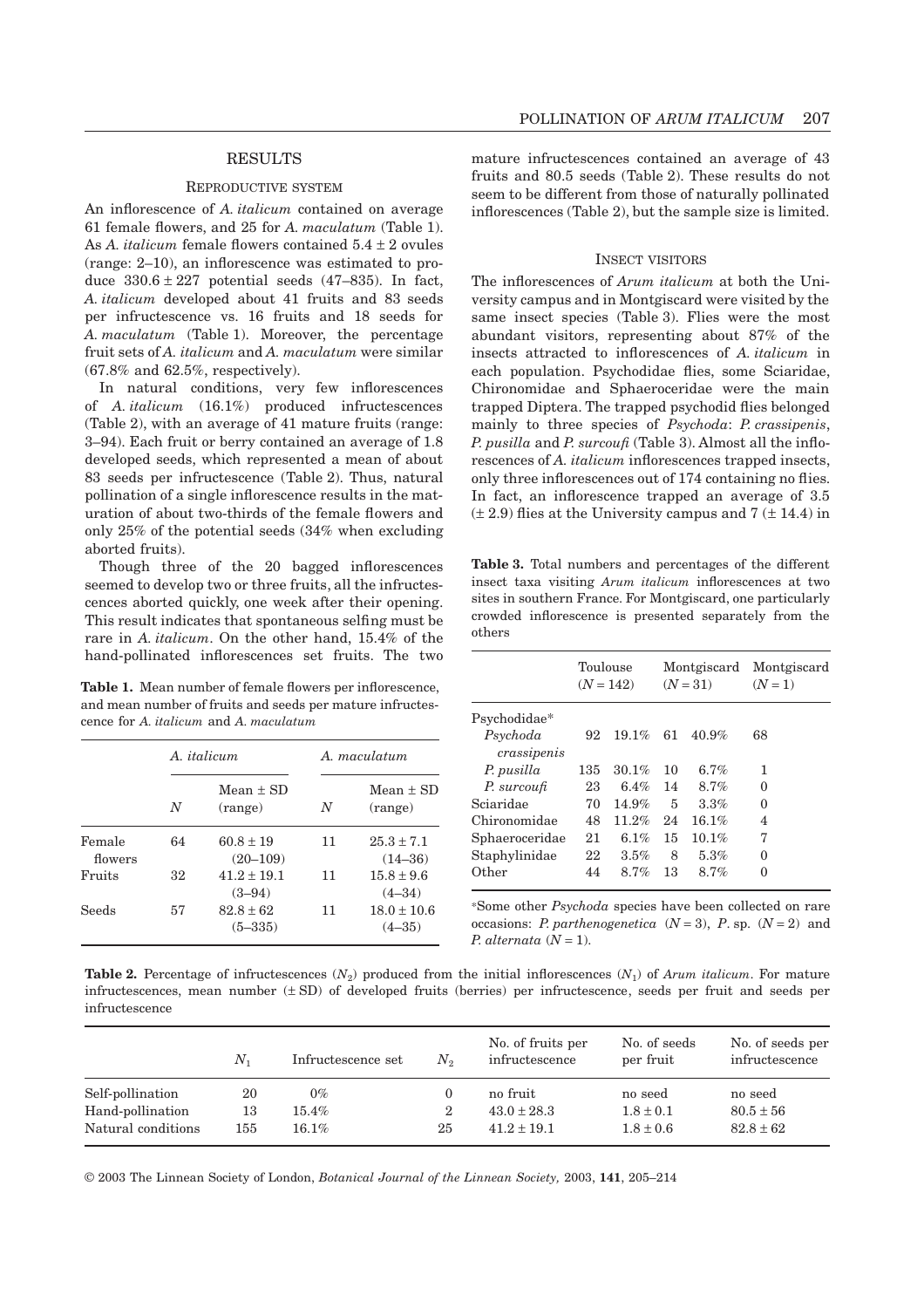Montgiscard  $(4.6 \pm 5.1$  excluding one particularly crowded inflorescence; see Table 3).

The relative insect abundance varied significantly between the two *Arum italicum* populations for *Psychoda crassipenis*  $(F_{[1,171]} = 11.95, P = 7 \times 10^{-4})$ and *P. pusilla*  $(F_{[1,171]} = 10.77, P = 0.0013)$ . In fact, the Montgiscard population trapped mainly *P. crassipenis* (40.9%) and a few *P. pusilla* (8.4%) whereas the opposite was true for the University campus population  $(6.7\% \text{ vs. } 30.1\%, \text{ respectively})$ . The majority of inflorescences contained at least one *Psychoda* individual (78.2% at the University campus, 84.4% in Montgiscard). An average of 1.76 (±1.72) individuals of *Psychoda* were trapped per inflorescence at the University campus and  $4.8 \left(\pm 11.4\right)$  in Montgiscard  $\left(2.6 \pm 3.1\right)$  when excluding the crowded inflorescence). The number of *P. pusilla* trapped in the inflorescences around Toulouse significantly decreases during the season

 $(N = 20, r^2 = 0.255, P = 0.023)$ , whereas no temporal variations were observed for *P. crassipenis*.

The sex-ratio of the attracted *Psychoda* was strongly female-biased (99.75%), since only one male of *Psychoda* was recorded out of the 405 captured psychodids. There was no significant variation of the pollen-load on the different body zones among the species ( $\chi^2_{20}$  = 23.4, *P* = 0.27). But some body zones were more loaded than others  $(\chi^2_{\ 4} = 42.6, P < 10^{-5}$ ; Table 4), and some species carried significantly more pollen grains than others ( $\chi^2$ <sub>5</sub> = 31.6, *P* = 1 × 10<sup>-5</sup>; Table 4). In fact, the thorax and abdomen were more loaded with pollen than the head and legs, the wings being almost devoid of pollen (Fig. 1A). *Psychoda crassipenis* and the sphaerocerid flies appeared to be more loaded than Psychoda pusilla and the sciarid flies, whereas *P. surcoufi* and the chironomid flies carried only few pollen grains (Fig. 1B).

**Table 4.** Pollen load for the different fly taxa on different body zones. Pollen load classes: (0) 0 pollen grains; (1) 1–5 pollen grains;  $(2)$  6–20 pollen grains;  $(3)$  >20 pollen grains

|                      | $\boldsymbol{N}$ | Insects with<br>no pollen | Pollen-load classes (mean) |        |         |         |         |  |
|----------------------|------------------|---------------------------|----------------------------|--------|---------|---------|---------|--|
|                      |                  |                           | Head                       | Thorax | Abdomen | Wings   | Legs    |  |
| Psychoda crassipenis | 9                | 3                         | 1.50                       | 2.0    | 2.83    | $1.0\,$ | 0.67    |  |
| P. pusilla           | 15               | 6                         | 0.67                       | 1.67   | 2.11    | 0.11    | 0.22    |  |
| P. surcoufi          | 4                | 2                         | 0.0                        | 0.50   | 0.0     | 0.0     | 0.50    |  |
| Sphaerocerid flies   | 7                |                           | 1.67                       | 2.17   | 2.17    | 0.50    | 1.50    |  |
| Sciarid flies        | 10               | 5                         | 1.20                       | 1.60   | 1.60    | 0.60    | $1.0\,$ |  |
| Chironomid flies     | 6                | 2                         | 0.50                       | 1.25   | 0.50    | 0.0     | 0.75    |  |

**A B**





© 2003 The Linnean Society of London, *Botanical Journal of the Linnean Society,* 2003, **141**, 205–214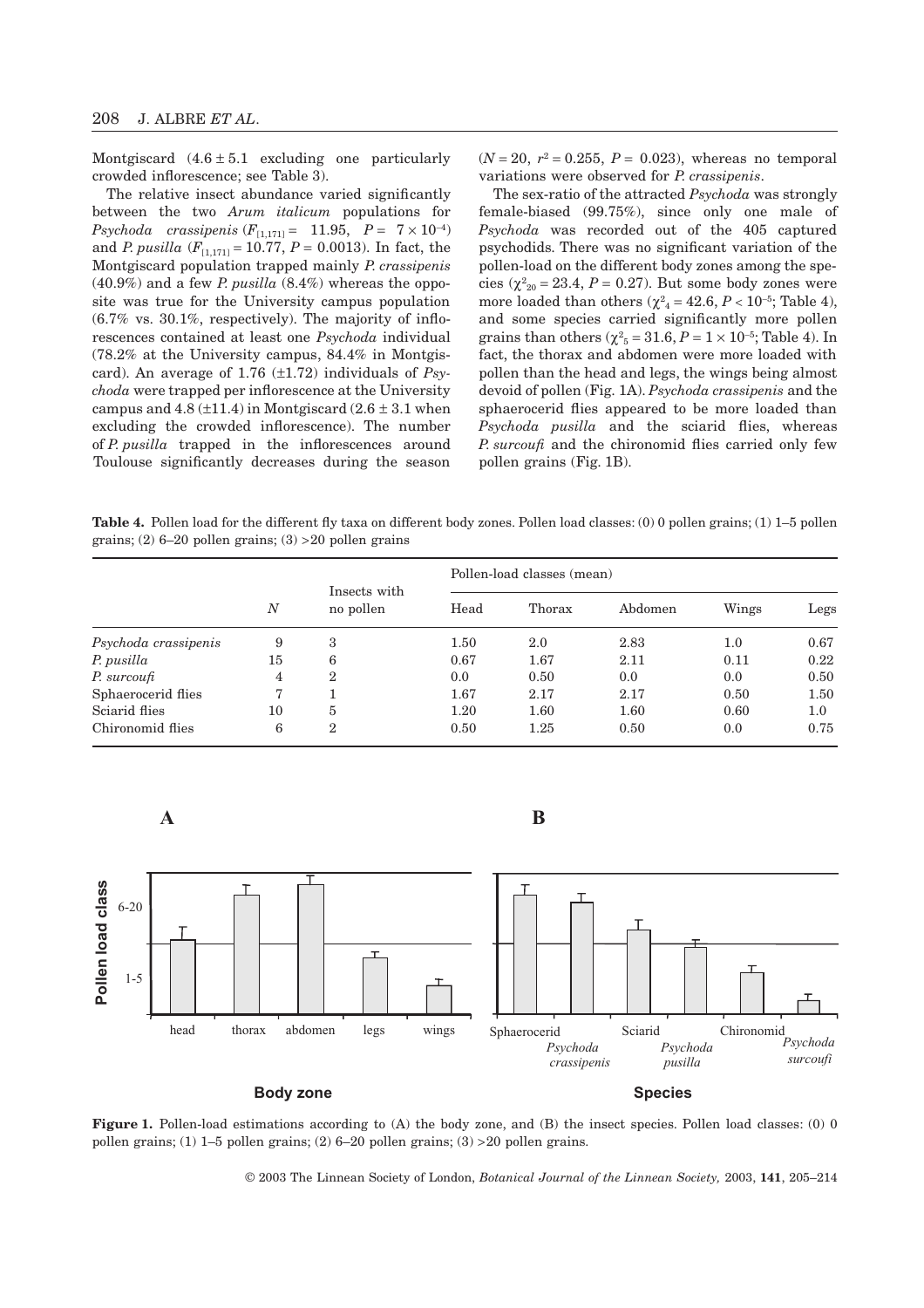#### THERMOGENETIC PATTERN

Despite some amplitude variations, the thermogenetic patterns appeared to be similar for the different inflorescences studied. The male flowers and the appendix produce, respectively, three and one heat peaks. The heating pattern of *A. italicum* can thus be considered as 'tetraphasic' (Fig. 2A,B). The first temperature peak (P.1), produced by the male flowers, occurred one day before the opening of the spathe, between 0900 and



**Figure 2.** Temperature differences between the ambient air and the appendix (circles), the male flower zone (solid line), and the female flower zone (dotted line), recorded from two inflorescences (A and B). Temperature was recorded over three days: the day prior to the spathe unfolding (D-1), the female phase day (D), and the male phase day (D+1). The four temperature peaks are indicated by arrows  $(P.1-4)$ . The fourth heat peak  $(P.4)$  is not shown on  $(A)$  because the male flower zone was eaten by a slug.

© 2003 The Linnean Society of London, *Botanical Journal of the Linnean Society,* 2003, **141**, 205–214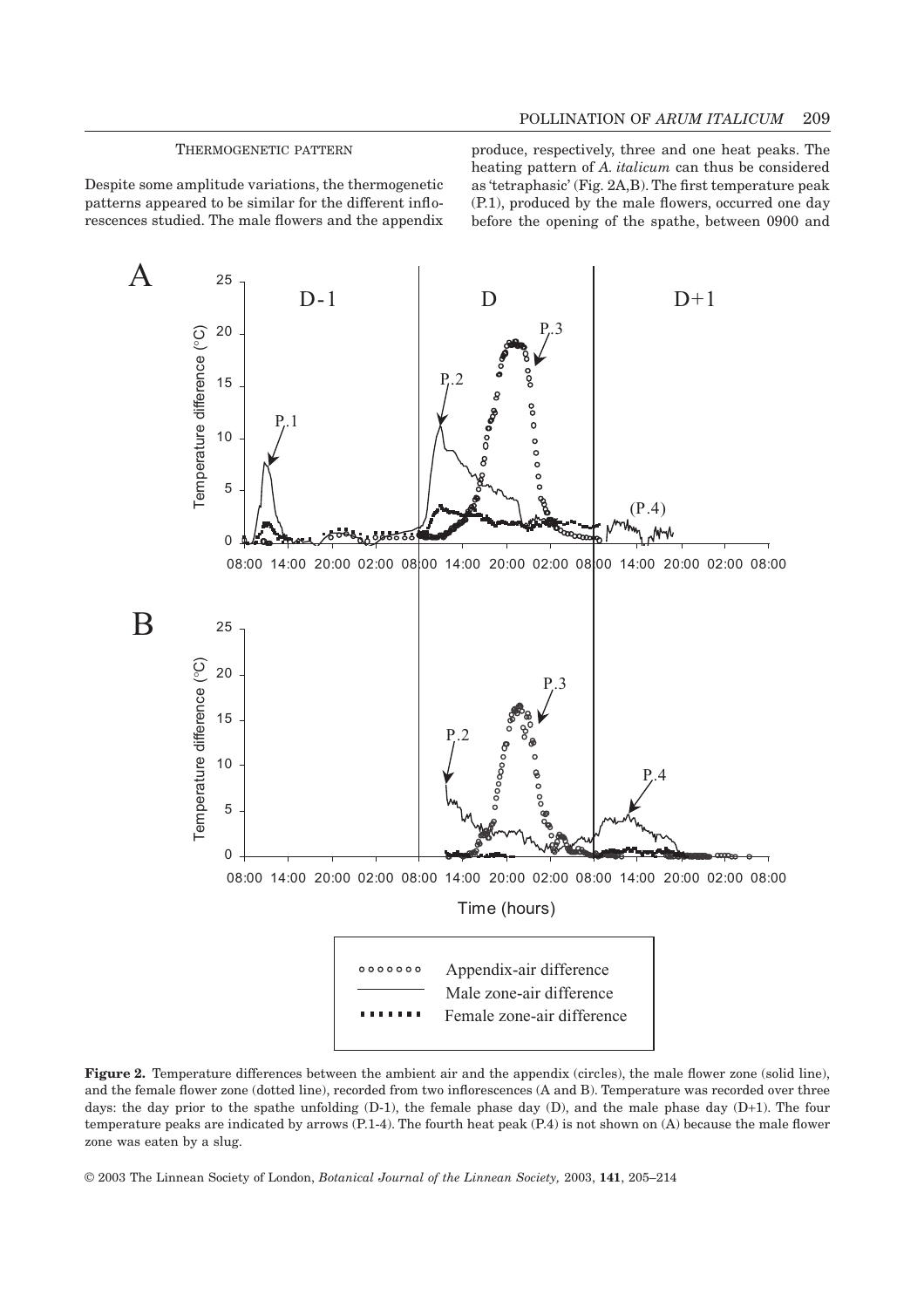1400 hours, and peaked at 7.5°C above ambient temperature (1100 hours). The second temperature peak (P.2) was also produced by the male flowers, and happened during the opening of the spathe, between 0900 and 2200 hours, with a peak of 11.1°C above ambient temperature at 1100 hours. The third temperature peak (P.3) was the highest and occurred while the spathe was open, between 1400 and 0200 hours. It was produced by the appendix, reaching a maximum of 19.3°C above ambient temperature at 2130 hours. Finally, the male flowers became heated one last time the day after pollination (P.4), between 0900 and 1500 hours. The amplitude of this peak was about 4.6°C above ambient temperature at 1250 hours (Fig. 2B) and 6.6°C for another inflorescence (thermogenetic pattern not shown). The absence of a fourth

temperature peak in Figure 2(A), with only  $2.3^{\circ}$ C of difference, is probably explained by the fact that the male flower zone was eaten by a slug.

The floral chamber also showed a thermogenetic pattern, with three heat peaks, corresponding to those of the male flowers (namely, P.1, P.2, P.4; Fig. 3). Moreover, the first one was lower (1.2°C) than the others  $(>2°C)$ . On the other hand, the conduction of the heat produced by the appendix to the floral chamber was limited, probably because of the external position of the appendix. Nevertheless, the floral chamber temperature remained around 1°C higher than the ambient air temperature for 24 h (Fig. 3). After the fourth temperature peak, no significant difference in temperature between the floral chamber and the ambient air was recorded.



**Figure 3.** Temperature differences between the ambient air and the floral chamber (solid line; right Y-axis) compared with ambient air variations (dotted line; left Y-axis). Temperature records began on the day prior to the spathe unfolding (D-1), through the two days of pollination (D, D+1) until the next day (D+2). The four arrows (P.1-4) indicate the four heating events of the spadix.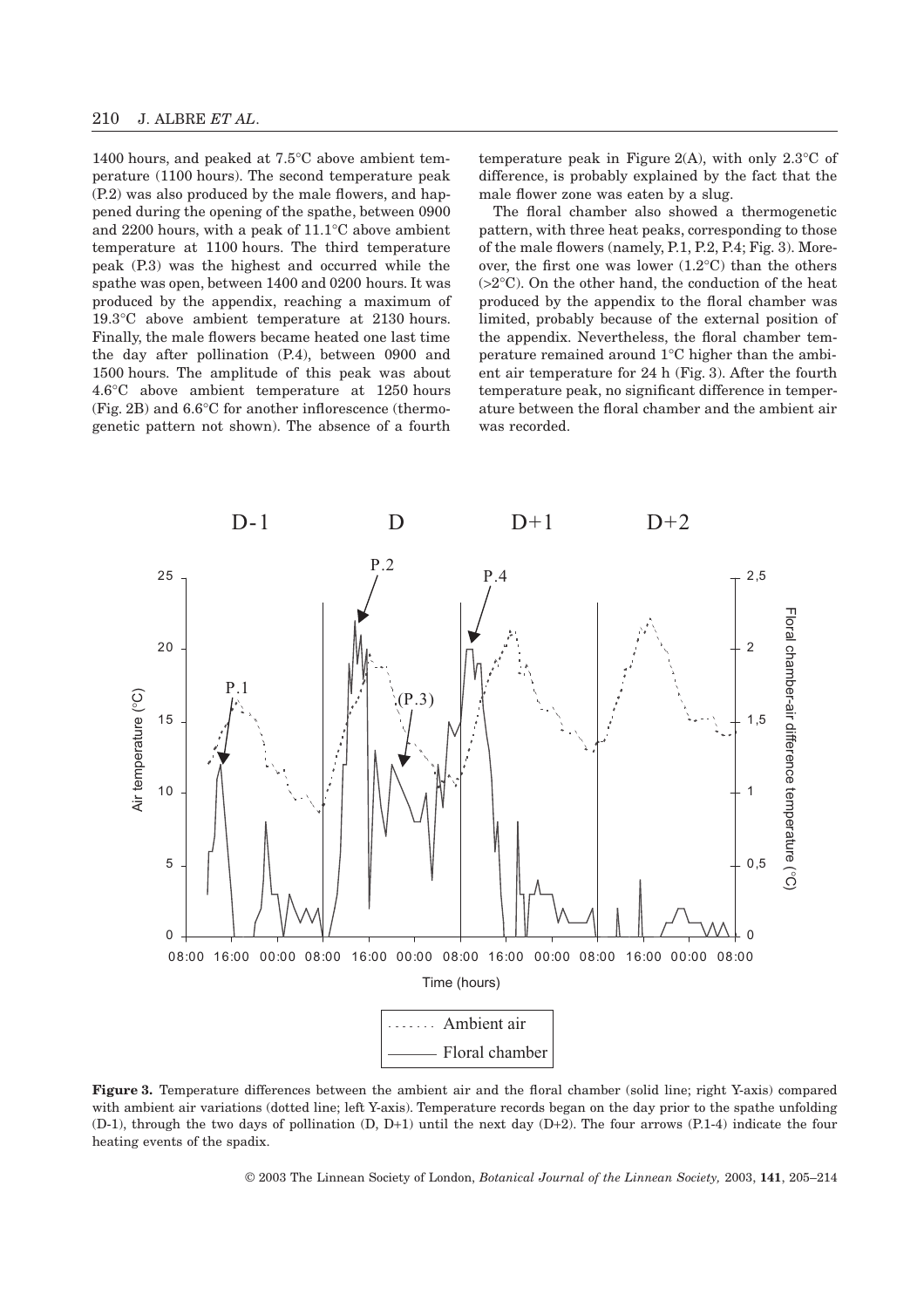#### DISCUSSION

All the bagged inflorescences of *A. italicum* aborted without setting any fruit, whereas 18.5% of the control inflorescences set fruits in natural conditions. As for the closely related *A. maculatum* and many other Araceae (Lack & Diaz, 1991; Patt *et al*., 1995; Mayo, Bogner & Boyce, 1997), we concluded that spontaneous self-pollination is not a common pollination mechanism in *A. italicum*. Female flower receptivity generally begins and ends before the release of pollen, protogyny thus preventing self-pollination. Nevertheless, some examples of self-compatible species are known. *Arisarum vulgare* becomes self-compatible after insect visitations, which cause the mechanical abrogation of self-incompatibility (Koach & Galil, 1986). In *Arum cylindraceum*, plants from small populations appear to be self-fertile whereas individuals cannot spontaneously self in larger populations (Fridlender, 1999). Self-pollination is common in *Montrichardia arborescens* but may be regulated by major fruit abortion (Gibernau *et al*., 2003).

Heat production in Araceae results from an increase in mitochondrial respiration uncoupled from the production of energy: the cyanide insensitive respiration (Meeuse, 1978). The increased flow of respiratory electrons is not used to produce energy but to dissipate heat (Meeuse, 1978). In fact, the heat is known to be involved in different mechanisms according to the source organ (Seymour & Schultze-Motel, 1999; Gibernau & Barabé, 2002). The thermogenetic pattern of *A. italicum* consists of a succession of four temperature peaks. This thermogenetic pattern has also been observed in the inflorescences of *A. maculatum*, a closely related species, but the observation of the first temperature peak of the male flower (D-1, Fig. 2A) was incomplete (Bermadinger-Stabentheiner & Stabentheiner, 1995). Heat production on day D-1 (P.1, Fig. 2A) corresponds to an unfolding of the spathe by several millimetres. Moreover, the heat produced by the male flowers on the opening day D (P.2, Fig. 2) and the unfolding of the spathe occur at the same time, confirming previous observations using infrared thermography (Skubatz *et al*., 1990). So, the two first temperature peaks of male flower may be involved with spathe unfolding movements. Temperature increases are also known to induce leaf movements in *Mimosa pudica* (Mohr & Schopfer, 1995). At dusk, once the spathe is open and while female flowers are receptive, the appendix warms and releases different volatile compounds (Kite *et al*., 1998), mimicking the laying-site odour of the pollinating insects, e.g. decomposing matter, urine. The insects are attracted and trapped in the inflorescence, and carry out pollination during the process. The next morning, about 8 h later, the male flowers warm one more time (P.4, Fig. 2). This heating episode is not

linked with pollinator attraction or spathe unfolding, but might be related with the male function of the inflorescence, e.g. pollen dispersal. It may contribute to the release of pollen through the desiccation of the anthers (Bermadinger-Stabentheiner & Stabentheiner, 1995; Gibernau & Barabé, 2000; Gibernau, Barabé & Labat, 2000), the maturation of the pollen by an unknown physiological process as proposed by Seymour & Schultze-Motel (1999), the warming of the floral chamber, or the volatilization of a specific fragrance. Finally, it appears that the heat production by the male flowers increases the floral chamber temperature, while the heat production by the appendix has a limited effect (Fig. 3). The fact that the floral chamber remains relatively warm could play a role in the behaviour or survival of the trapped insects. In fact, they are more likely to be active within a warm floral chamber, increasing the probability of pollination (Seymour & Schultze-Motel, 1999; Gibernau & Barabé, 2002). This may also help to keep the small flies alive during cool nights (about 10°C) until the next day when the pollen is released.

The floral fragrance the appendix emits during the female phase attracts different insect taxa of which four families (Psychodidae, Sciaridae, Chironomidae and Sphaeroceridae) represent 88% of the visitors. The three psychodid fly taxa are *Psychoda* species (*P. crassipenis*, *P. pusilla* and *P. surcoufi*), and represent 56.6% of the attracted insects. *Psychoda* are often found in *Arum* inflorescences, such as *A. hygrophilum*, *A. maculatum*, *A. concinnatum* and *A. purpureospathum* (Koach & Galil, 1986; Lack & Diaz, 1991; Drummond & Hammond, 1993). Whereas *Psychoda phalaenoides* is considered as being the only specific pollinator of *A. maculatum*, *A. italicum* appears to be more generalist, attracting a more diverse entomofauna.

Most of the attracted *Psychoda* caught by the *A. italicum* inflorescences are female (99.8%). This phenomenon is well known for *A. maculatum*, which also attract only female *P. phalaenoides* (Prime, 1960; Lack & Diaz, 1991; Kite *et al*., 1998). This species and the sex attraction specificity can be linked to the floral fragrance emitted by the inflorescence at the beginning of the flowering female phase. Odour analyses of *A. maculatum* and cow-dung (the breeding site of the main pollinator) reveal that both contain some components known as being semiochemicals for several insects, such as 2-heptanone and *p*-cresol (Kite, 1995). These two main compounds may thus be implicated in the attraction of *P. phalaenoides* females. However, a study of *A. italicum* odour (Kite *et al*., 1998) reveals a simpler composition (13 vs. 20 components). Moreover, the main compounds found in *A. maculatum* are not represented in large quantities in the fragrance of *A. italicum*, which appears to be dominated by ethanol,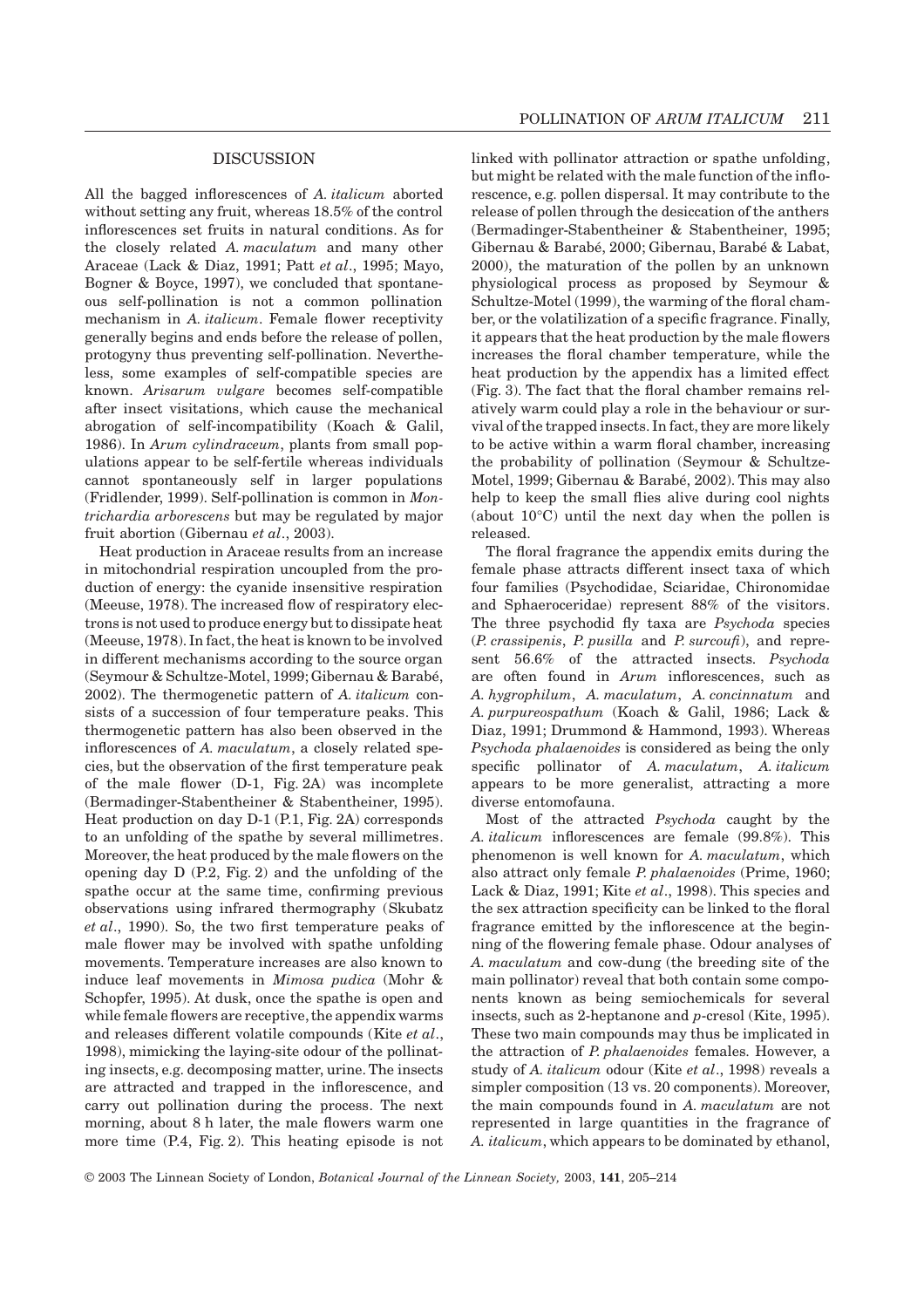dimethyloctadiene and methyl butyrate. This result could explain the less specific attraction observed in *A. italicum* but the blend still has sex-specific properties attracting only females. Contrasting odours between the appendix (pungent) and the floral chamber (sweet) have been found in eight species of *Arum*, including *A. italicum* and *A. maculatum*, in *Sauromatum* and *Biarum* (Mayo, 1980; Meeuse *et al*., 1984; Borg-Karlson, Englund & Unelius, 1994; Kite, 1995; Kite *et al*., 1998). It has been suggested that the sweet odour in the floral chamber provides feeding and mating stimuli to pollinators until anthesis (Meeuse *et al*., 1984). The males of the psychodid fly *Lutzomyia longipalpis* produce 9-methyl germacrene B, a sexual pheromone which attracts conspecific females (Hamilton, Dawson & Pickett, 1996; Uribe, 1999). High proportions of germacrene B were found in the floral chamber of several species of *Arum* (mainly pollinated by psychodid flies), of which three characteristically attract females (Prime, 1960; Drummond & Hammond, 1993; Kite *et al*., 1998). So, the inflorescences of *Arum* could produce germacrene B, and thus deceive specifically, the females of *Psychoda*.

At least three main non-exclusive hypotheses could explain such a biased sex-ratio for the attracted insects. First, male *Psychoda* may be indifferent or repelled by the fragrance emitted by the *Arum* inflorescence whereas females may be strongly attracted. Second, as copulations occur just after the emergence of the imago (Vaillant, pers. comm.), only females are attracted to laying sites, and thus to the inflorescences. Third, the attraction of parthenogenetic species could partially explain this biased sex-ratio, since only a few species of *Psychoda* have such a reproductive system (Vaillant, pers. comm.).

According to pollen-load counts, *Psychoda crassipenis* and the sphaerocerid flies appear to be the most effective potential pollinators (Fig. 1). Sphaerocerid flies are often found in the inflorescences of *A. dioscoridis*, *A. concinnatum*, *A. purpureospathum* and *A. maculatum* (Drummond & Hammond, 1991; Rohacek, Beck-Haug & Dobat, 1991; Drummond & Hammond, 1993). They appear to be the main pollinators of *A. purpureospathum*, since they represent 72.2% of the attracted species (Drummond & Hammond, 1993). However, since they occur only in small numbers  $(6.5\% \text{ of the visitors})$  and in few inflorescences (12.2%) of *A. italicum*, they appear to be an unreliable and occasional pollinator of the latter species. On the other hand, *Psychoda crassipenis* and *P. pusilla* are both more frequent and far more abundant. Furthermore, *P. crassipenis* appears to carry more pollen than *P. pusilla* and may be the most efficient pollen vector. These results do not mean however, that *Psychoda crassipenis* is the most effective pollinator as its abundance can vary from one population to another. In the population located at the University campus, *Psychoda crassipenis* represented only 6.7% of the visitors. Even if *P. pusilla* carries on average less pollen, it is the most abundant insect (30%) and may be at this location the more important pollinator.

The frequency of infructescence abortion in *A. italicum* is very high (82.5%), and this phenomenon appears to be common in Araceae. Fifty percent of the inflorescences of *Dieffenbachia longispatha* abort, 87% for *Symplocarpus renifolius* and between 22.3 and 92.2% for *Arum maculatum* (Young, 1986; Uemura *et al*., 1993; Ollerton & Diaz, 1999). Flowering and pollinator availability could explain the high frequency of abortion. Flowering in *Arum* is known to be strongly influenced by climatic conditions (Dafni, 1984; Ollerton & Diaz, 1999). So, the poor conditions encountered during the study year (cold and rain) may have influenced the synchronicity of the flowering period of *A. italicum*. Consequently, few inflorescences were open at the same time, decreasing the probability for pollinators to go from a male phase inflorescence to a female one.

The pollinated inflorescences developed  $66.4 \pm 25.0\%$  of their female flowers. Such percentages have been documented in other Araceae such as *Spathyphillum friedrichsthalii* (78.2%; Montalvo & Ackerman, 1986) or *Dieffenbachia longispatha* (48%; Young, 1986). Lack & Diaz (1991) have shown that one individual of *P. phalaenoides* is able to pollinate all the female flowers of one *A. maculatum* inflorescence. But as the inflorescences of *A. italicum* bear 2.4 times more flowers than inflorescences of *A. maculatum* and produce about 4.6 times more seeds (Table 1; Lack & Diaz, 1991), one *Psychoda* individual may not be sufficient for pollinating all the flowers of A*. italicum*. Further experiments are necessary to verify this point. Moreover, mature fruits develop only 35% of their potential seeds and no inflorescence develops all its ovules even if numerous *Psychoda* are trapped. Hence pollination may not be the only limiting factor. In fact, as infructescence development depends on the energy stored in the corm the previous year, resource limitation can also occur (Mendez & Obeso, 1992). Moreover, selective seed abortion can favour the development of the highest quality seeds, as for *Cynoglossum officinale* (Boraginaceae; Mesler & Klinkhamer, 2001). This process could also explain the overall frequency of infructescence abortion observed. If too many seeds initiate their development relative to the energy stored in the corm, the plant might abort either the whole infructescence, or some seeds. Another reason could be that fruit cannot contain more than a certain number of developing seeds otherwise the fruit wall may rip (J. Albre, pers. obs.). Hence spatial competi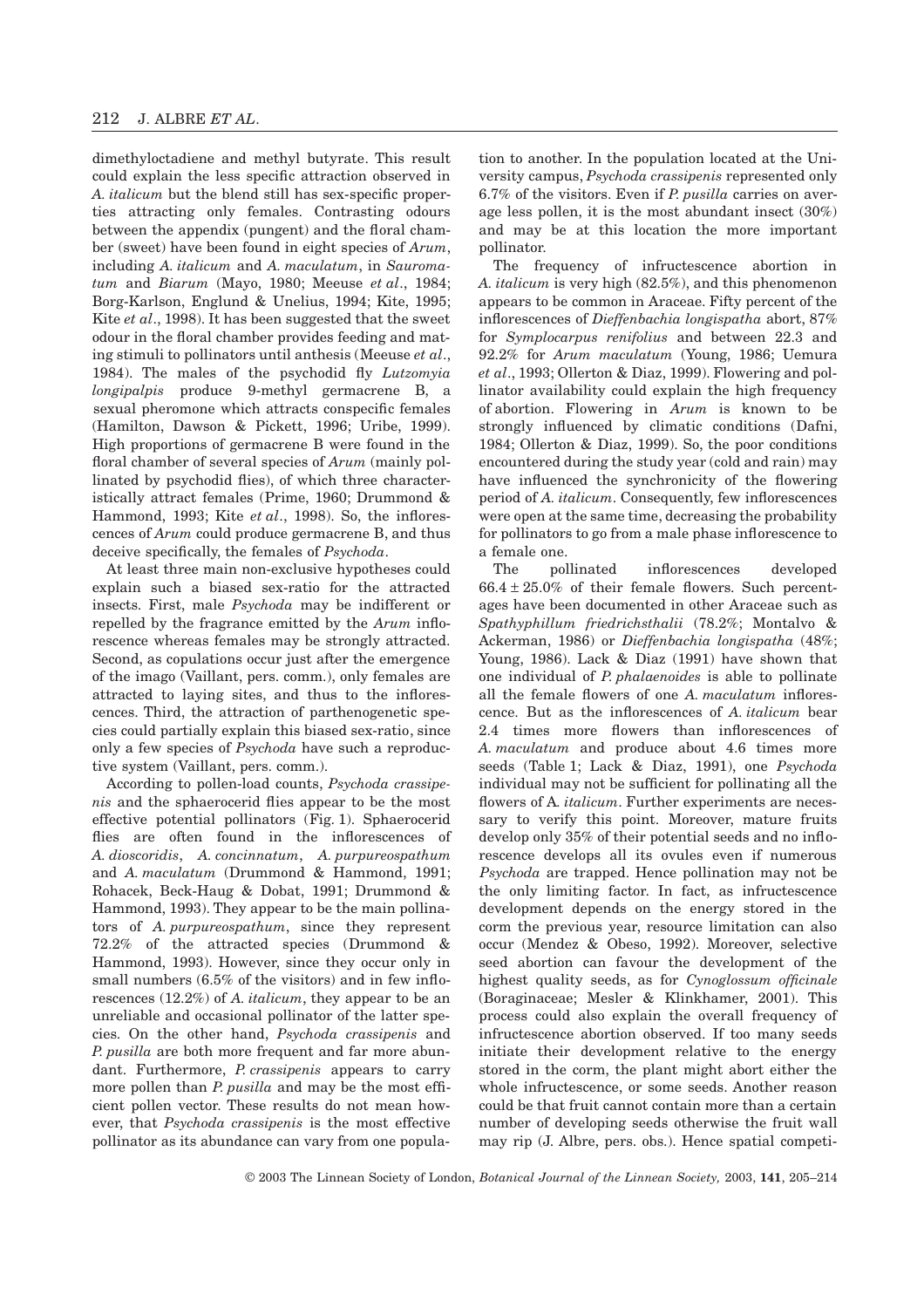tion between seeds in the same fruit may also provoke seed abortions.

# ACKNOWLEDGEMENTS

We are grateful to François Vaillant for the psychodid identifications and to Denis Barabé (Botanical Garden of Montréal) for loaning two thermocouple thermometers to us. We also thank A. & A Dejean and Simon Mayo for constructive comments on the manuscript.

## **REFERENCES**

- **Arcangeli G. 1883.** Sull'impollinazione in alcune Araceae. *Nuovo Giornale di Botanica Italiana* **15:** 72–97.
- **Bermadinger-Stabentheiner E, Stabentheiner A. 1995.** Dynamics of thermogenesis and structure of epidermal tissues in inflorescences of *Arum maculatum*. *New Phytologist* **131:** 41–50.
- **Borg-Karlson A-K, Englund FO, Unelius CR. 1994.** Dimethyl oligosulphides, major volatiles released from *Sauromatum guttatum and Phallus impudicus*. *Phytochemistry* **35:** 321–323.
- **Braverman Y, Koach Y. 1982.** Culicoides species found in the inflorescences of *Arum elongatum* in Israel. *Mosquito News* **42:** 516–517.
- **Dafni A. 1984.** Mimicry and deception in pollination. *Annual Review of Ecology and Systematics* **15:** 259–278.
- **Dormer KJ. 1960.** The truth about pollination in *Arum*. *New Scientist* **59:** 298–301.
- **Drummond DC, Hammond PM. 1991.** Insects visiting *Arum dioscoridis* SM. & *A. orientale* M. Bieb. *Entomologist's Monthly Magazine* **127:** 151–156.
- **Drummond DC, Hammond PM. 1993.** Insects visiting *Arum creticum* Boiss. & Heldr., *A. concinnatum* Schott and *A. purpureospathum* Boyce. *Entomologist's Monthly Magazine* **129:** 245–251.
- **Fridlender A. 1999.** Observations sur la biologie de l'*Arum cylindraceum* Gasp. (Araceae) en Corse. *Acta Botanica Gallica* **146:** 297–309.
- **Gibernau M, Barabé D. 2000.** Thermogenesis in three *Philodendron* species (Araceae) of French Guiana. *Canadian Journal of Botany* **78:** 685–689.
- **Gibernau M, Barabé D. 2002.** Pollination ecology of *Philodendron squamiferum* (Araceae). *Canadian Journal of Botany* **80:** 316–320.
- **Gibernau M, Barabé D, Labat D. 2000.** Flowering and pollination of *Philodendron melinonii* (Araceae) in French Guiana. *Plant Biology* **2:** 330–333.
- **Gibernau M, Barabé D, Labat D, Cerdan P, Dejean A. 2003.** Reproductive biology of *Montrichardia arborescens* (Araceae) in French Guiana. *Journal of Tropical Ecology* **19:** in press.
- **GLIM. 1986.** *Generalised Linear Interactive Modelling 3.77*. London: Royal Statistical Society.
- **Hamilton JGC, Dawson GW, Pickett JA. 1996.** Methylgermacrene-B, a novel homosesquiterpene from sex pheromone glands of *Lutzomyia longipalpis* (Diptera: Psychodidae) from

Lapinha, Brazil. *Journal of Chemical Ecology* **22:** 1477– 1491.

- **Kite GC. 1995.** The floral odour of *Arum maculatum*. *Biochemical Systematics and Ecology* **23:** 343–354.
- **Kite GC, Hetterscheid WLA, Lewis MJ, Boyce PC, Ollerton J, Cocklin E, Diaz A, Simmonds MSJ. 1998.** Inflorescence odours and pollinators of *Arum* and *Amorphophallus* (Araceae). In: Owens SJ, Rudall PJ, eds. *Reproductive biology.* London, Kew: Royal Botanic Gardens, 295–315.
- **Knoll F. 1926.** Die *Arum*-blütenstände und ihre Besucher. *Abhandlungen der Zoologisch-Botanischen Gesellschaft in Wien* **12:** 379–481.
- **Koach J, Galil J. 1986.** The breeding system of *Arisarum vulgare* Targ.-Tozz. *Israël Journal of Botany* **35:** 79–90.
- **Kullenberg B. 1953.** Observationer över Arum-pollinerare i Libanons kustomade. *Svensk Botanisk Tidskrift* **47:** 24–29.
- **Lack AJ, Diaz A. 1991.** The pollination of *Arum maculatum* L. – a historical review and new observations. *Watsonia* **18:** 333–342.
- **Mayo SJ. 1980.** Biarums for pleasure. *Aroideana* **3:** 32–35.
- **Mayo SJ, Bogner J, Boyce PC. 1997.** *The genera of Araceae.* London, Kew: Royal Botanical Gardens.
- **Meeuse BJD. 1978.** The physiology of some sapromyophilous flowers. In: Richards AJ, ed. *The pollination of flowers by insects*. London: Academic Press, 97–104.
- **Meeuse BJD, Schneider EL, Hess CM, Kirkwood K, Patt JM. 1984.** Activation and possible role of the 'food-bodies' of *Sauromatum* (Araceae). *Acta Botanica Neerlandica* **33:** 483– 496.
- **Mendez M. 1997.** Sources of variation in seed mass in *Arum italicum* (Araceae). *International Journal of Plant Sciences* **158:** 298–305.
- **Mendez M. 1998.** Modification on phenotypic and functional gender in the monoecious *Arum italicum* (Araceae). *American Journal of Botany* **85:** 225–234.
- **Mendez M. 1999.** Effects of sexual reproduction on growth and vegetative propagation in the perennial geophyte *Arum italicum* (Araceae). *Plant Biology* **1:** 115–120.
- **Mendez M. 2001.** Sexual mass allocation in species with inflorescences as pollination units: a comparison between *Arum italicum and Arisaema* (Araceae). *American Journal of Botany* **88:** 1781–1785.
- **Mendez M, Diaz A. 2001.** Flowering dynamics in *Arum italicum* (Araceae): relative role of inflorescence traits, flowering synchrony and pollination context on fruit initiation. *American Journal of Botany* **88:** 1774–1780.
- **Mendez M, Obeso JR. 1992.** Influencia del osmoforo en la produccion de infrutescencias en *Arum italicum* Miller (Araceae). *Anales del Jardin Botanico de Madrid* **50:** 229– 237.
- **Mendez M, Obeso JR. 1993.** Size-dependant reproductive and vegetative allocation in *Arum italicum* (Araceae). *Canadian Journal of Botany* **71:** 309–314.
- **Mesler C, Klinkhamer PGL. 2001.** Selective seed abortion increases offspring development of *Cynoglossum officinale* (Boraginaceae). *American Journal of Botany* **88:** 1033– 1040.